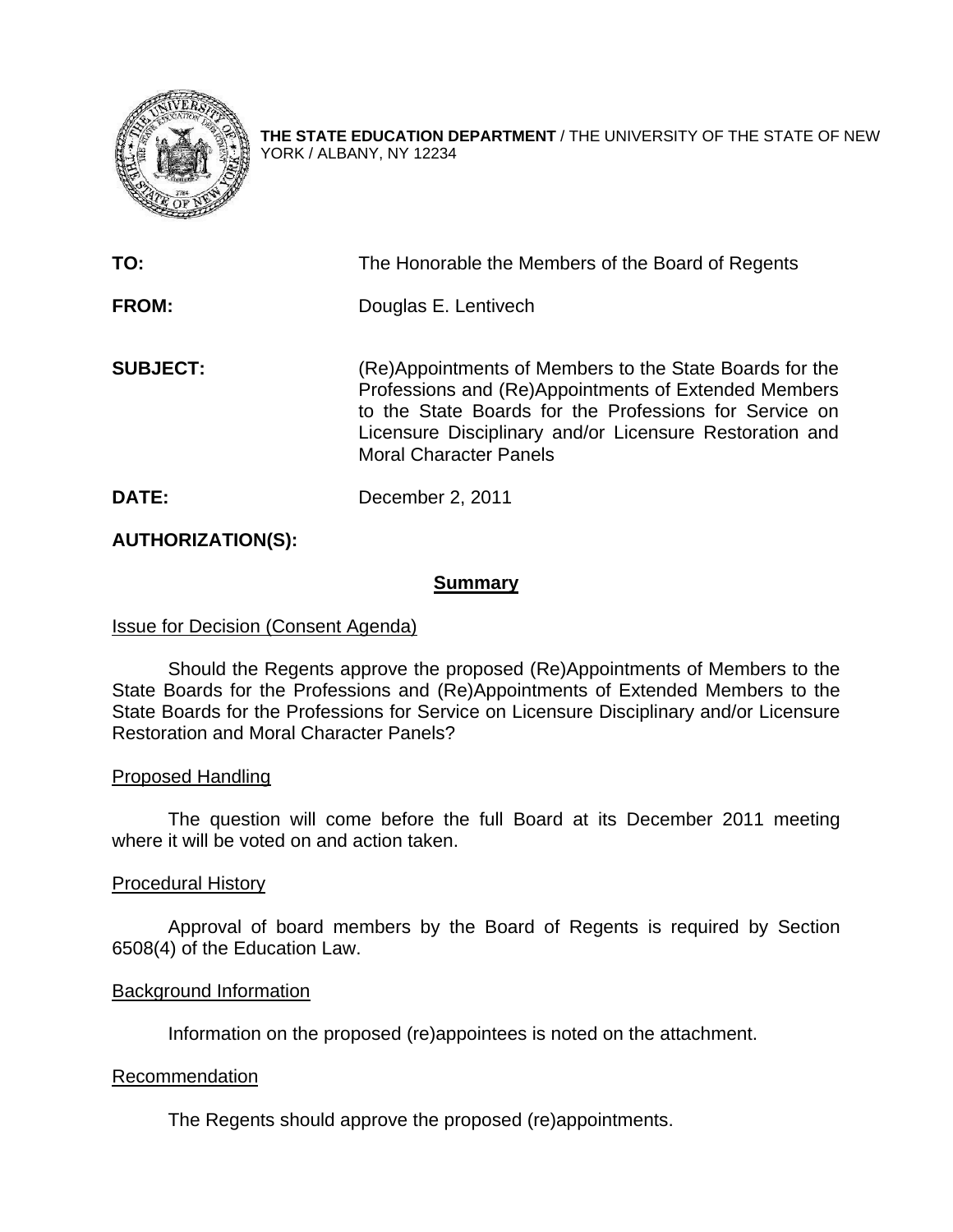# Timetable for Implementation

 If the Regents approve these (re)appointments, members' terms will go into effect as noted on the attachment.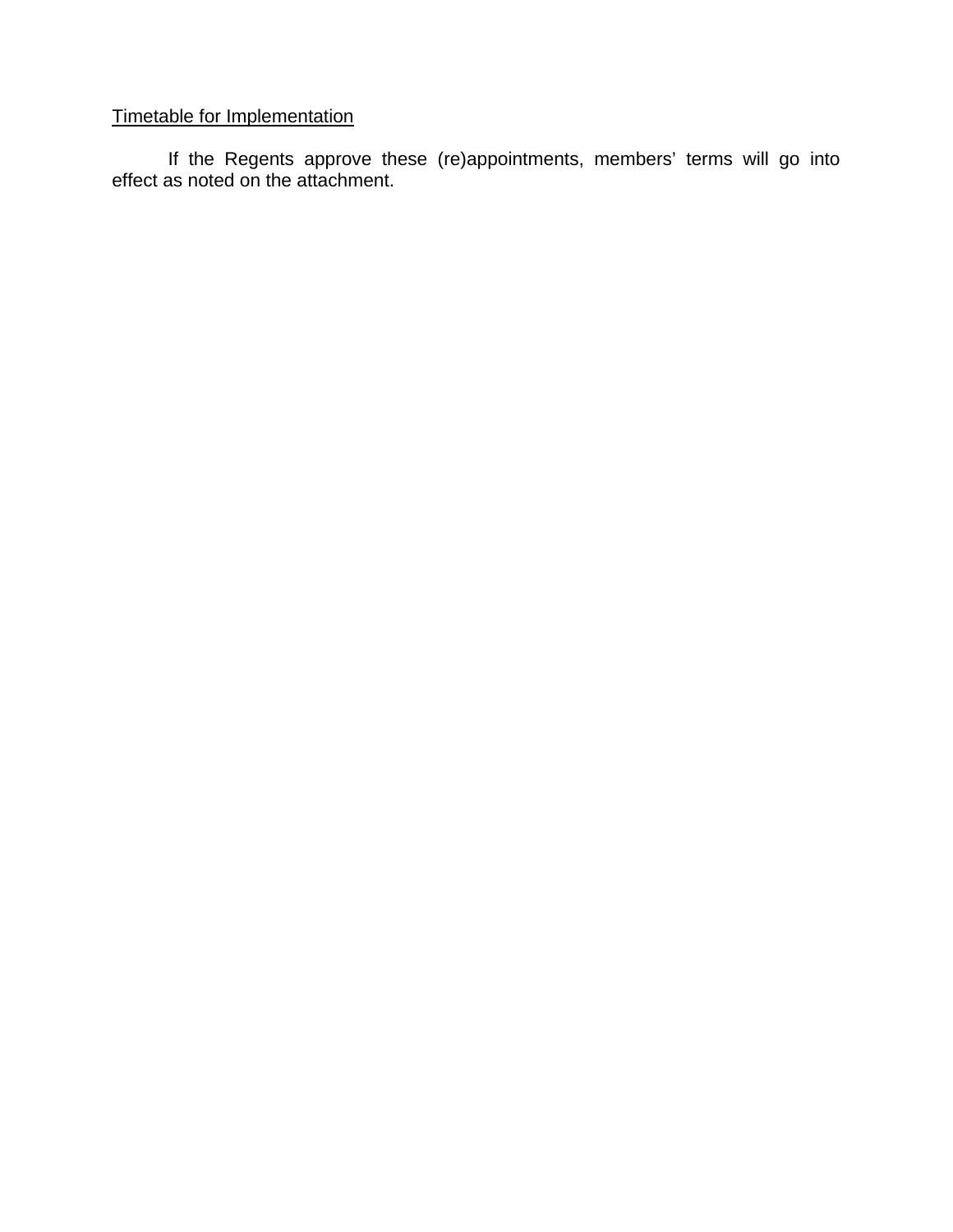| Table 1                                                                                                                       |                                                                                                                                                                        |                                               |                                                                                                                                                                                                       |  |  |  |
|-------------------------------------------------------------------------------------------------------------------------------|------------------------------------------------------------------------------------------------------------------------------------------------------------------------|-----------------------------------------------|-------------------------------------------------------------------------------------------------------------------------------------------------------------------------------------------------------|--|--|--|
| Proposed (Re)Appointments of Members to the State Boards for the Professions                                                  |                                                                                                                                                                        |                                               |                                                                                                                                                                                                       |  |  |  |
| Board Name, Type of<br>Proposed Action,<br>Candidate's Name,<br><b>Residential Address,</b><br>and Judicial District          | <b>Candidate's Current</b><br>Employer, Address and<br><b>Judicial District</b>                                                                                        | Proposed<br><b>Term</b>                       | <b>Highest and/or Professional</b><br>Degree(s) Earned, and<br><b>Licensure Specifics</b>                                                                                                             |  |  |  |
| <b>State Board for</b><br><b>Chiropractic</b><br>(Appointment)                                                                |                                                                                                                                                                        |                                               |                                                                                                                                                                                                       |  |  |  |
| James M. Hyland<br>Kenmore, NY 14217                                                                                          | (self-employed)<br>Northside Family<br>Chiropractic<br>1223 Military Road<br>Kenmore, NY 14217                                                                         | January 1, 2012<br>to<br>December 31,<br>2016 | Degree: Masters<br>(Acupuncture), New York<br>Chiropractic College; D.C.<br>(Chiropractic) New York<br><b>Chiropractic College</b><br>Profession: Chiropractic<br>Licensed in 1998<br>License #009006 |  |  |  |
| <b>Judicial District VIII</b><br><b>State Board for</b><br><b>Engineering and</b><br><b>Land Surveying</b><br>(Reappointment) | <b>Judicial District VIII</b>                                                                                                                                          |                                               |                                                                                                                                                                                                       |  |  |  |
| Harvey J. Palmer<br>Lima, NY 14485<br><b>Judicial District VII</b>                                                            | Rochester Institute of<br>Technology<br>Kate Gleason College of<br>Engineering<br><b>77 Lomb Memorial Drive</b><br>Rochester, NY 14623<br><b>Judicial District VII</b> | January 1, 2012<br>to<br>December 31,<br>2016 | Degree: Ph.D. (Chemical<br>Engineering), University of<br>Washington; B.S. (Chemical<br>Engineering), University of<br>Rochester<br>Profession: Engineering<br>Licensed in 1981<br>License #058799    |  |  |  |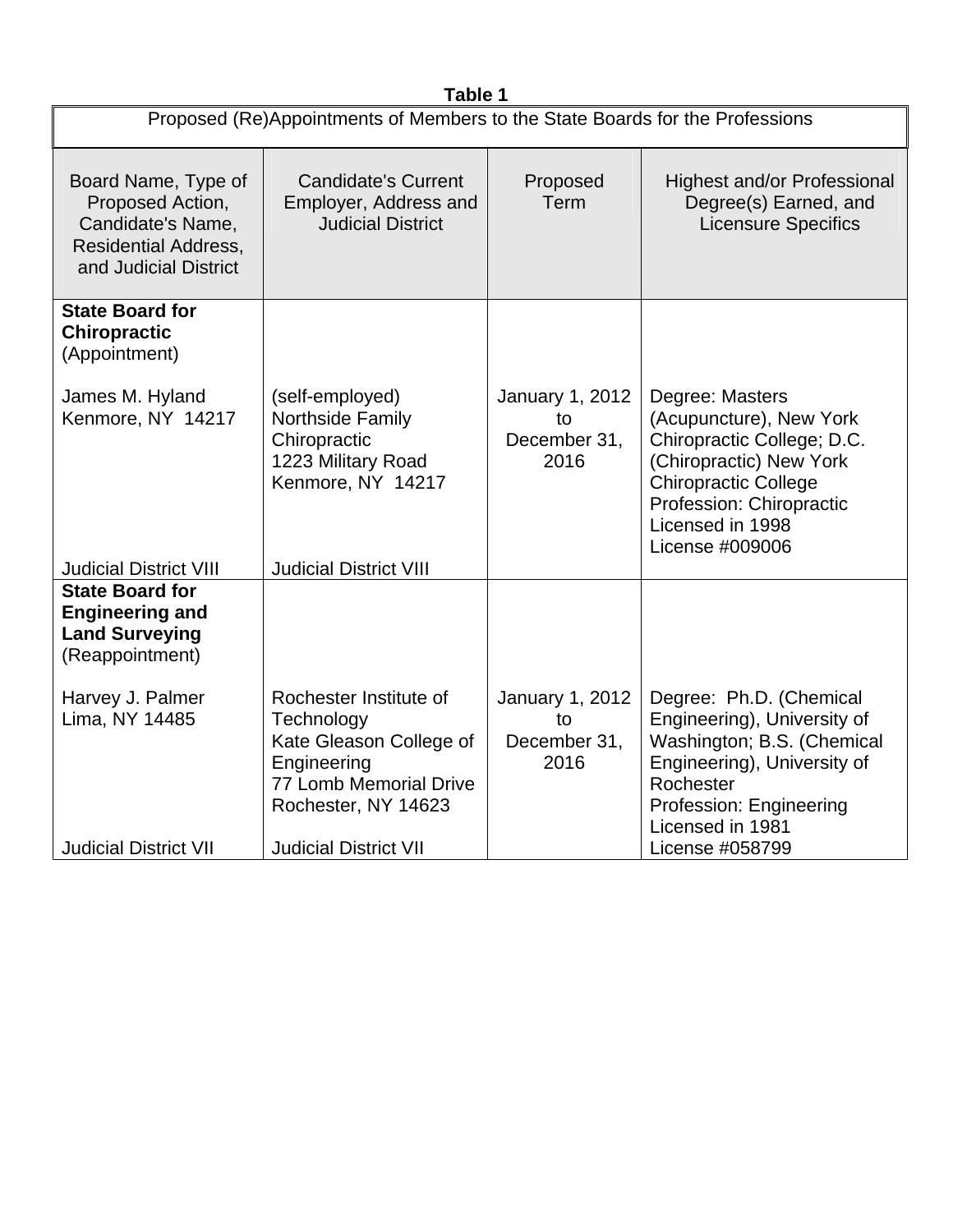| Proposed (Re)Appointments of Members to the State Boards for the Professions                                                                       |                                                                                                                                         |                                                      |                                                                                                                                                                                                                                                                           |  |  |
|----------------------------------------------------------------------------------------------------------------------------------------------------|-----------------------------------------------------------------------------------------------------------------------------------------|------------------------------------------------------|---------------------------------------------------------------------------------------------------------------------------------------------------------------------------------------------------------------------------------------------------------------------------|--|--|
| Board Name, Type of<br>Proposed Action,<br>Candidate's Name,<br><b>Residential Address,</b><br>and Judicial District                               | <b>Candidate's Current</b><br>Employer, Address and<br><b>Judicial District</b>                                                         | Proposed<br>Term                                     | <b>Highest and/or Professional</b><br>Degree(s) Earned, and<br><b>Licensure Specifics</b>                                                                                                                                                                                 |  |  |
| <b>State Board for</b><br><b>Massage Therapy</b><br>(Reappointment)<br><b>Vincent Metzo</b><br>Bronxville, NY 10708<br><b>Judicial District IX</b> | The Swedish Institute<br>226 West 26 <sup>th</sup> Street, 5 <sup>th</sup><br>Floor<br>New York, NY 10001<br><b>Judicial District I</b> | <b>January 1, 2012</b><br>To<br>December 31,<br>2016 | Degree: M.A. (Sport and<br>Fitness Management), B.F.A.<br>(Drama), New York<br>University; Diploma (Massage<br>Therapy), The Swedish<br>Institute, Inc. School of<br>Massage Therapy<br>Profession: Massage<br>Therapy<br>Licensed in 1995<br>License #007535             |  |  |
| <b>State Board for</b>                                                                                                                             |                                                                                                                                         |                                                      |                                                                                                                                                                                                                                                                           |  |  |
| <b>Mental Health</b><br><b>Practitioners</b><br>(Reappointments)                                                                                   |                                                                                                                                         |                                                      |                                                                                                                                                                                                                                                                           |  |  |
| Faith S. Ball<br>Cazenovia, NY 13035<br><b>Judicial District VI</b>                                                                                | (Retired)<br>5730 East Lake Road<br>Cazenovia, NY 13035                                                                                 | January 1, 2012<br>to<br>December 31,<br>2016        | Degree: M.A.T. (English/<br>Education), Harvard<br>University; B.A. (English),<br><b>Cornell University</b><br><b>Public Member</b>                                                                                                                                       |  |  |
| <b>Elizabeth Gonzalez-</b><br>Dolginko<br>Northport, NY 11768                                                                                      | Huntington Hospital, 5N<br>270 Park Avenue<br>Huntington, NY 11743                                                                      | January 1, 2012<br>To<br>December 31,                | Degree: Ed.D. (Foundation,<br>Leadership and Policy<br>Studies), Hofstra University;                                                                                                                                                                                      |  |  |
| <b>Judicial District X</b>                                                                                                                         | <b>Judicial District X</b>                                                                                                              | 2016                                                 | M.A. (Art Therapy and<br>Creativity Development), Pratt<br>Institute; B.F.A. (Graphics<br>and Photography), College of<br><b>New Rochelle</b><br><b>Profession: Creative Arts</b><br>Therapy*, Psychoanalyst**<br>Licensed in 2006*, 2006**<br>License #000284,* 000180** |  |  |